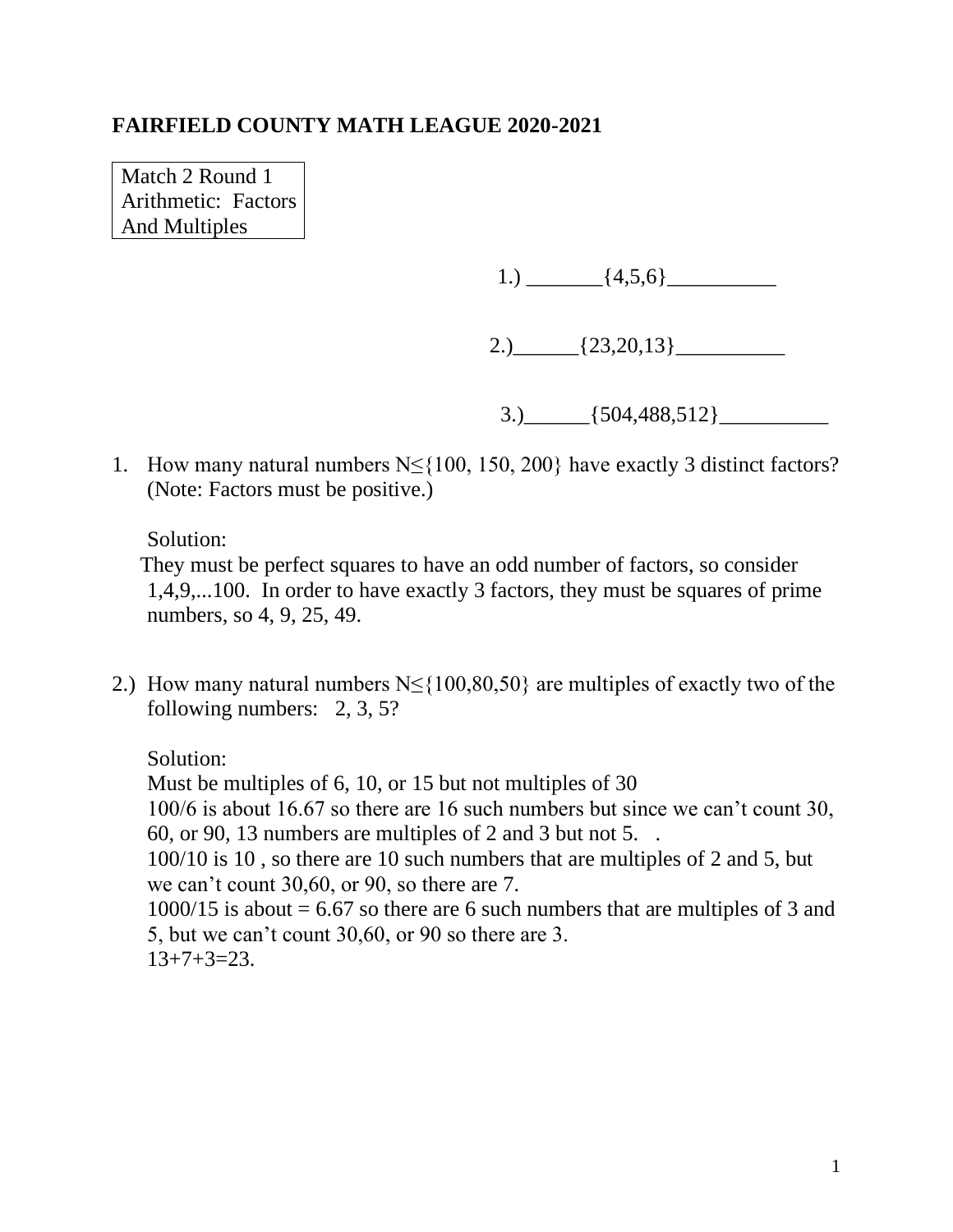3.) A and B are positive integers. The greatest common factor of A and B is 4. The least common multiple of A and B is {15620,14740,16060}. What is the smallest possible value of A+B?

Solution:  $15620 = 1562*2*5 = 781*2*2*5 = (2^2*5*11*71).$  $A = (2^*2)^*$  (other prime factors of A)  $B=(2*2)*(other prime factors of B)$ The possibilities are A= $2*2*5$ , B= $2*2*11*71$ , A = 20, B = 3124 A=  $2*2*5*11$ , B =  $2*2*71$  A = 220, B = 284  $A = 2*2*5*11*71$ ,  $B = 2*2$   $A = 15620$ ,  $B = 4$ . The smallest possible sum is when  $A = 220$ ,  $B = 284$   $A+B = 504$ . 220 and 284 are the smallest pair of "amicable numbers": The sum of the proper factors of 220 is 284 and the sum of the proper factors of 284 is 220.

2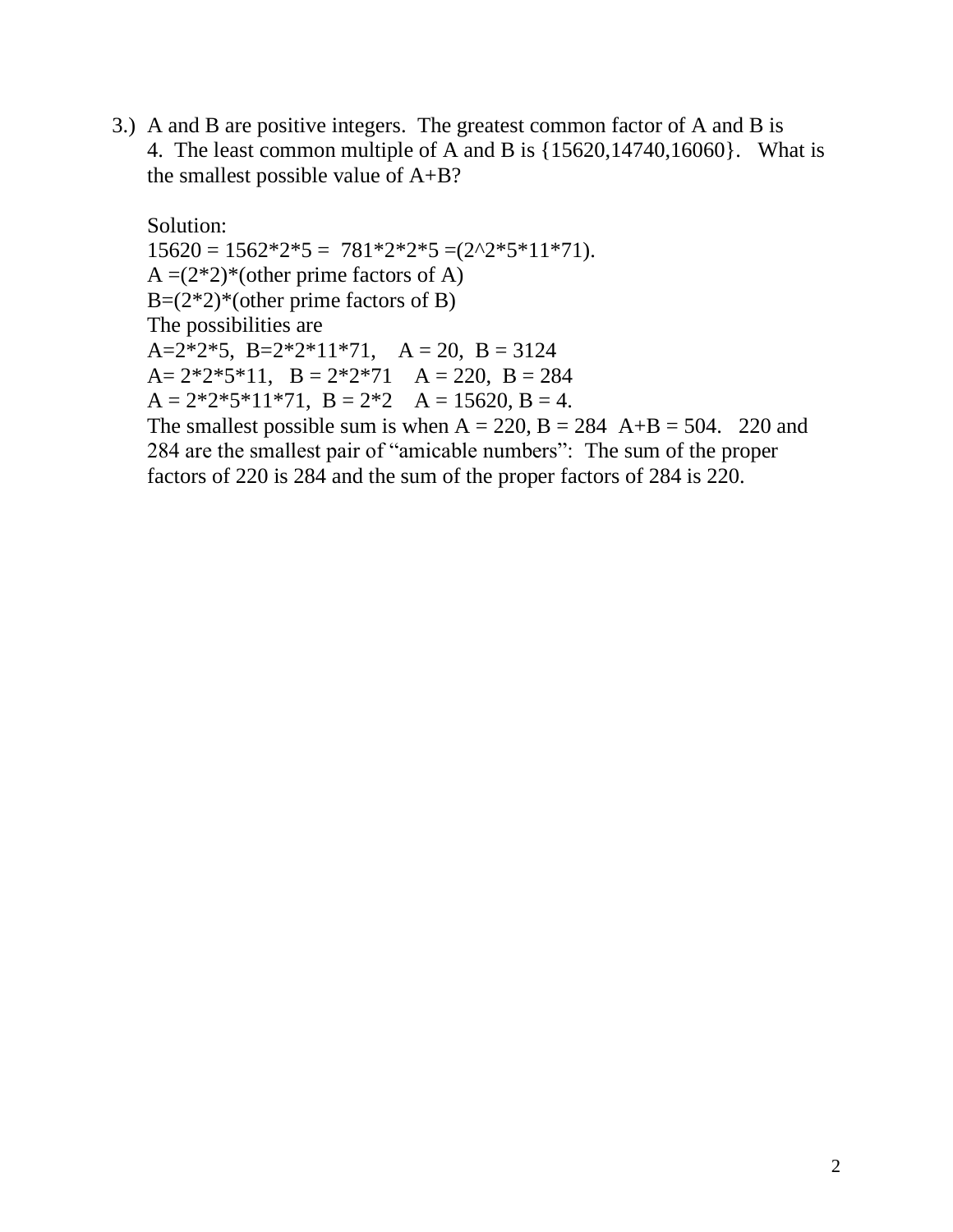Match 2 Round 2 Algebra: Polynomials And Factoring

1.)\_\_\_\_\_\_{300,200,400}\_\_\_\_\_\_\_\_

2.) \_\_\_\_{23,22,21}\_\_\_\_\_\_\_\_\_\_\_

 $3.) \_ 26 \_$ 

1.)\_ Suppose that, for any value of *x*,

$$
(4x+5)((3,2,4)x-20)-(x-4)(Ax+B)=(-42x,-63x,-21x)
$$

Find AB.

Solution: We need  $4x^*3x - x^*Ax = 0$  and  $5^*(-20) - (-4^*B)=0$ . So  $A = \{12, 8, 16\}$ ,  $B = 25$ . The middle terms check by adding to -42x. AB  $=$  {300,200,400}.

2.) For what positive value of k does  $x^3 - 7x^2 + (k^2 - \{22, 21, 20\})x - \{26, 24, 22\} = 0$ have solution  $x = 2$ ?

Solution:  $2^3 - 7(2^2) + (k^2 - 22k)(2) - 26 = 0$ ,  $8 - 28 + 2(k^2 - 22k) - 26 = 0$ ,  $k^2 - 22k - 23 = 0(k - 23)(k + 1) = 0$ ,  $k = 23$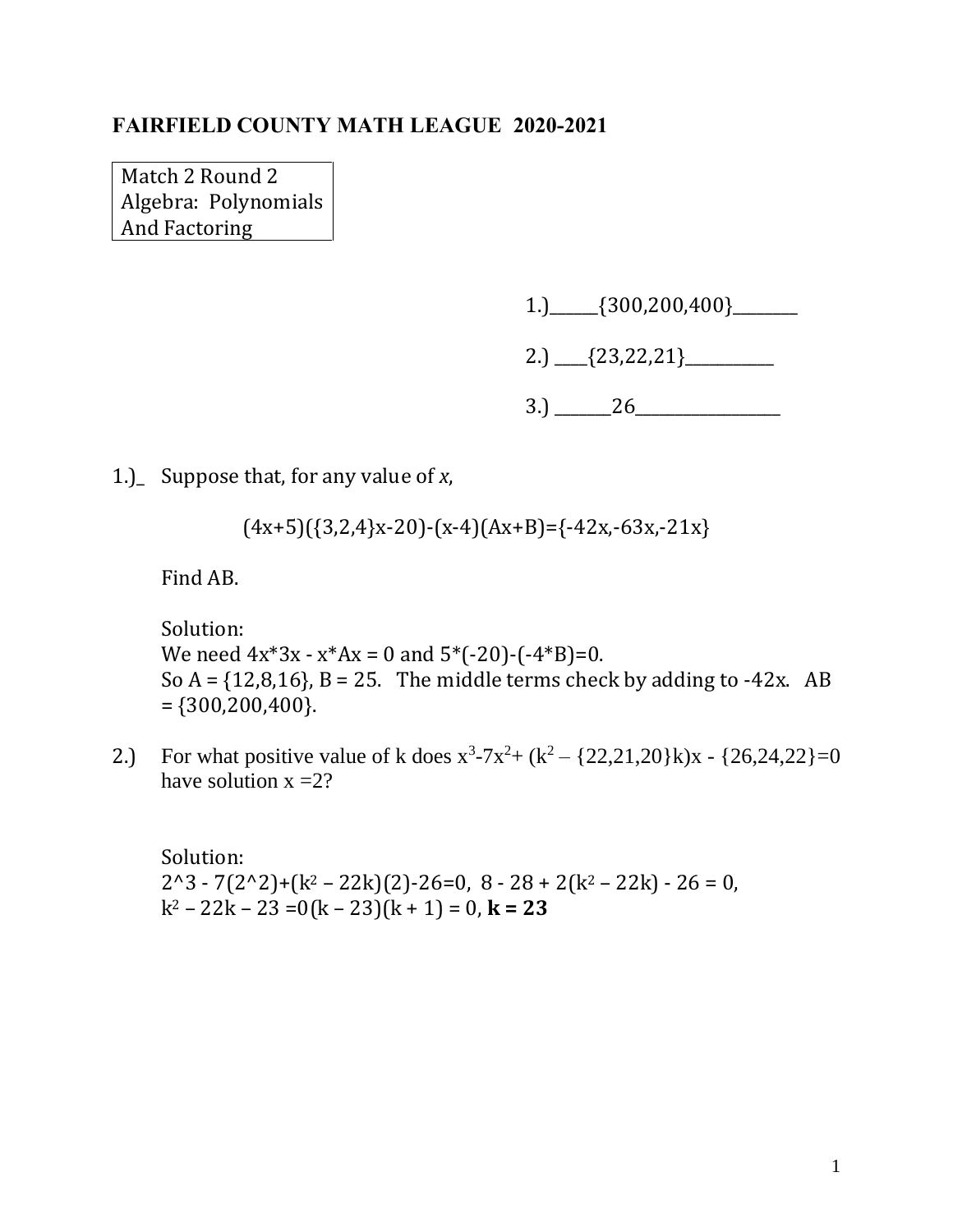3.) For how many distinct integers *B* does  $16x^2 + Bx + 81$  factor into two binomials with integer coefficients?

```
Solution:
We have
(16x+1)(x+81) (16x+3)(x+27) (16x+9)(x+9)(8x+1)(2x+81) (8x+3)(2x+27) (8x+9)(2x+9)(4x+1)(4x+81) (4x+3)(4x+27) (4x+9)(4x+9)(2x+1)(8x+81) (2x+3)(8x+27) The other two following this
(x+1)(16x+81) (x+3)(16x+27) pattern are duplicates of above, and
every other combination is also a duplicate.
```
Including the negative integers, there are 26.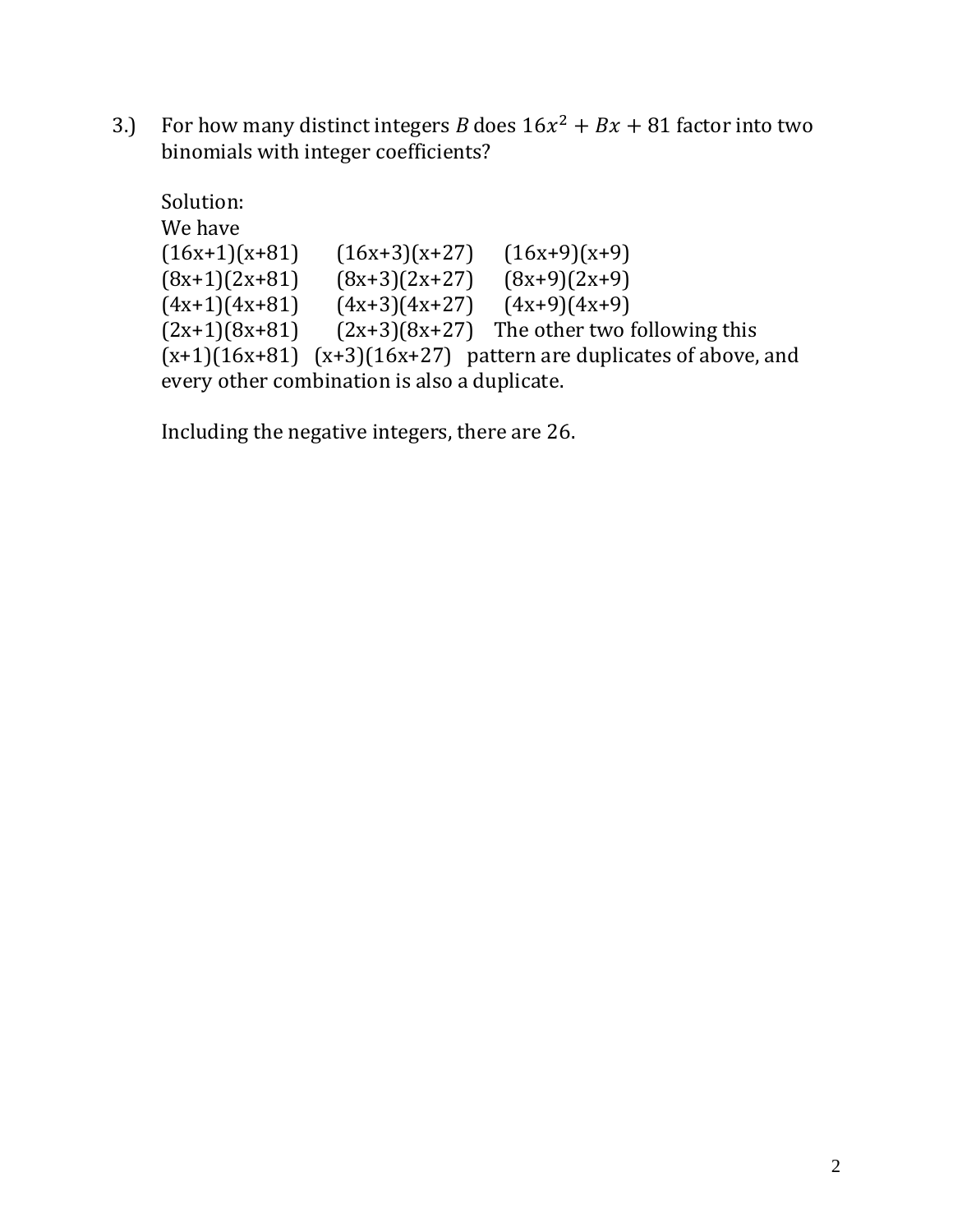Match 2 Round 3 Geometry: Area and Perimeter

1.\_\_\_\_{60,30,48}\_\_\_\_\_\_

2.  $\frac{46,60,42}{}$ 

- $3.$   $\{100,25,225\}$
- 1. The length of a rectangular swimming pool is twice its width. The pool is surrounded by a sidewalk that is 3 feet wide. The area enclosed by the sidewalk and the pool is {416,176, 308} square feet. What is the perimeter of the pool? (Do not include a unit in your answer.)

Solution: Let W=width of pool, 2W=length of pool. The width of the area enclosed by the sidewalk and pool is  $W+3+3=W+6$ . The length of the area enclosed by the sidewalk and pool is  $2W+3+3=2W+6$ .  $(W+6)(2W+6)=416$ ,  $2W^2 + 18W + 36 = 416$ ,  $2W^2 + 18W - 380 = 0$ ,  $W^2 + 9W - 190 = 0$  $(W+19)(W-10)=0$ , W cannot be -19, so W=10. The perimeter is  $10+10+20+20 = 60$  feet.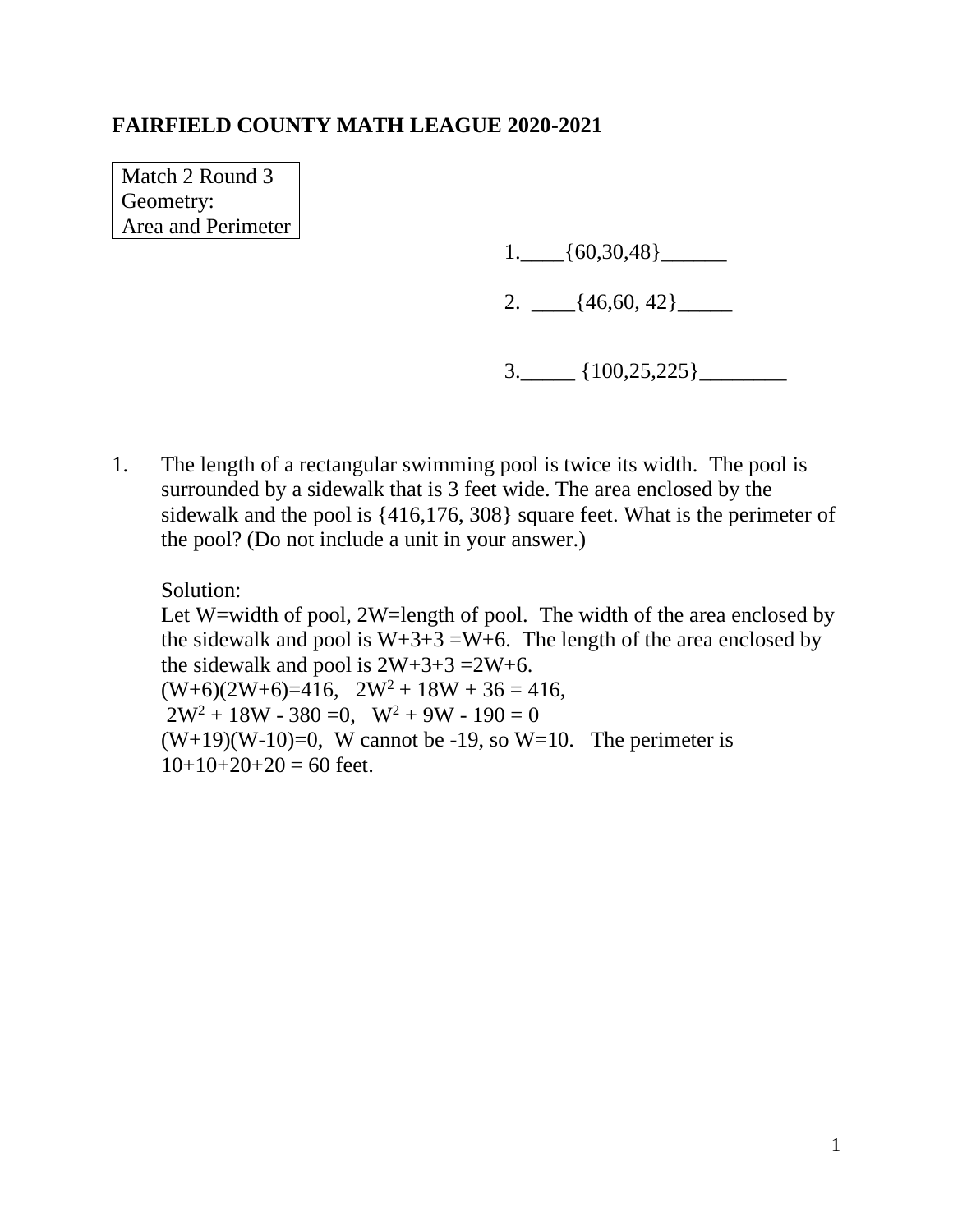1. The trapezoid ABCD shown in the diagram is isosceles with bases AB and DC. Segments AE and BF are drawn from A and B perpendicular to segment DC. AB=5, DC={15,21,17}, and the area of rectangle ABFE is {60,75,40}. Find the perimeter of trapezoid ABCD.



### Solution:

AB=5 and DC=15. Since the trapezoid is isosceles, CF=DE, so CF=DE=5 cm. The area of rectangle ABEF is 60 square cm, so  $BE=60/5 = 12$ cm. AD=BC =  $52+122 = 13$ , so the perimeter is  $5+15+13+13 = 46$  cm.

3.) ∆ABC is inscribed in a circle with center O. Segment BC is a diameter of the circle. There is a number *x* such that  $AB = \{x+5, x+4, x+6\}$ ,  $AC = \{3x-5, 3x+2, 3x-12\}$  and  $BO = x+3$ . The area of the circle is  $Q\pi$ . Find Q.

Solution: BC must be the hypotenuse of a right triangle, and O must be the midpoint of BC, so  $2*(BO) = BC$ . By Pythagorean theorem,  $(x+5)^2 + (3x-5)^2 = (2x+6)^2$  $x^2 + 10x + 25 + 9x^2 - 30x + 25 = 4x^2 + 24x + 36$  $10x^2 - 20x + 50 = 4x^2 + 24x + 36$  $6x^2 - 44x + 14 = 0$  $3x^2 - 22x + 7 = 0$  $(3x-1)(x-7)=0$ ,  $x=13$  or  $x=7$ , but  $x=13$  gives a negative number for AC. BO is a radius of the circle and is  $7+3=10$ , so the area is  $100\pi$ .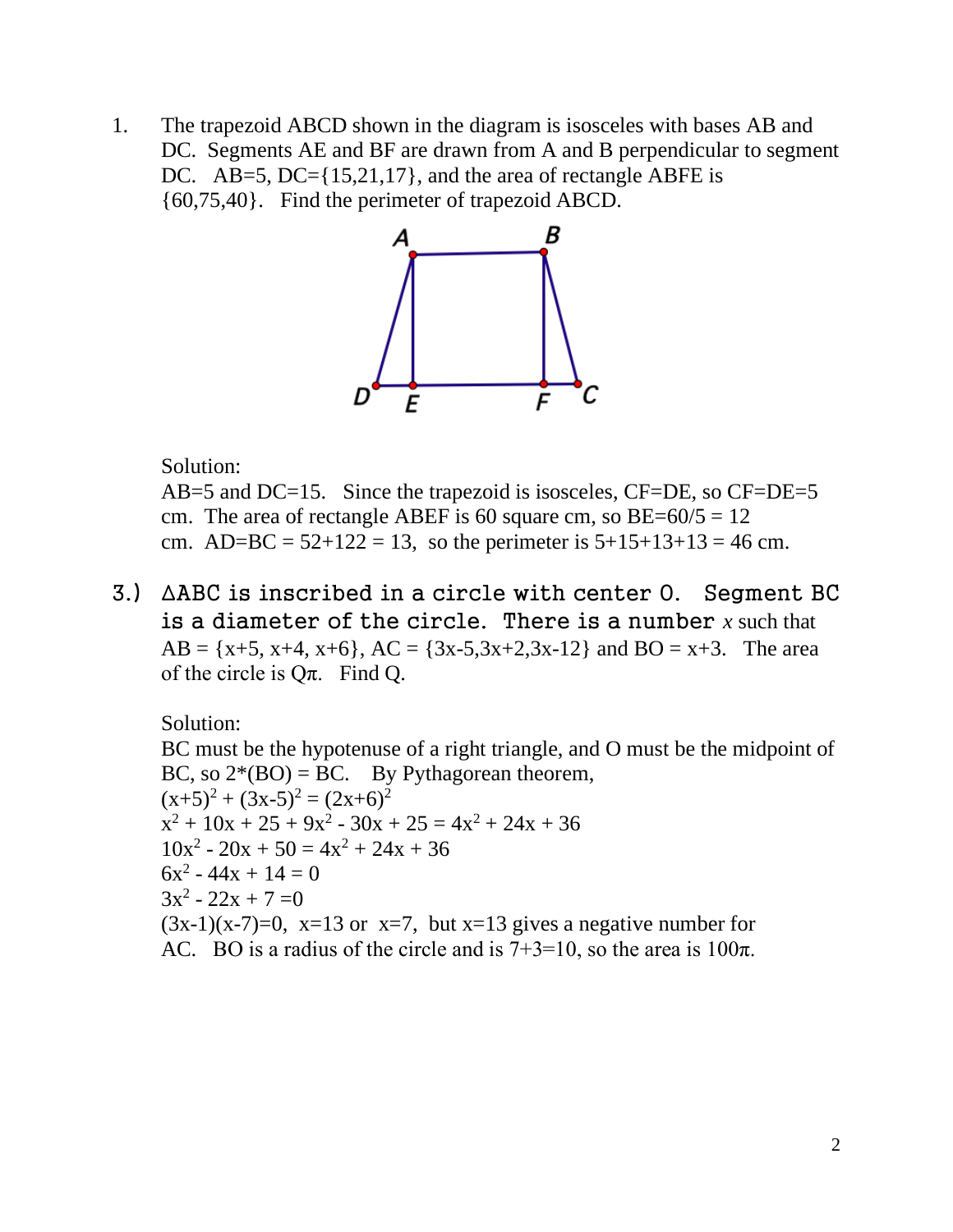Match 2 Round 4 Algebra 2: Inequalities And Absolute value

1) {69, 77, 83}\_\_\_\_\_\_\_\_\_\_\_

2.)  $\{2,4,6\}$ 

3.)  $\{6, 4, 2\}$ 

1.) How many integers satisfy the inequality below?

 $x^2 \leq$  {1200, 1500, 1700}

Solution:

The square root of 1200 is between 34 and 35. So the integers that satisfy the inequality are −34, −33, −32, ..., −1, 0, 1, ..., 34. The number of such integers is therefore  $2.34 + 1 = 69$ .

2.) If you solve  $3x-5$  $x+2$  $> \{K_{n}^{K}\}$  $\frac{K}{2}$ ,  $\frac{K}{3}$  $\frac{\pi}{3}$  for x, the solution is "x>9 or x<-2". What is K?

Solution: If x>-2, we have  $3x-5>K(x+2)$ , so  $3x-5>K(x+2K, x > (2K+5)/(3-K)$ .  $x>9$ .  $(2K+5)/(3-K)=9$ , so  $(2K+5)=(27-9K)$ ,  $11K = 22$ ,  $K = 2$ . Checking the condition for x<-2 gives K=2.

3.) There are two values of K for which  $|x-\{3,2,1\}|+|x+\mathbf{K}|=5$  has infinitely many solutions. Find the absolute value of the sum of these two values.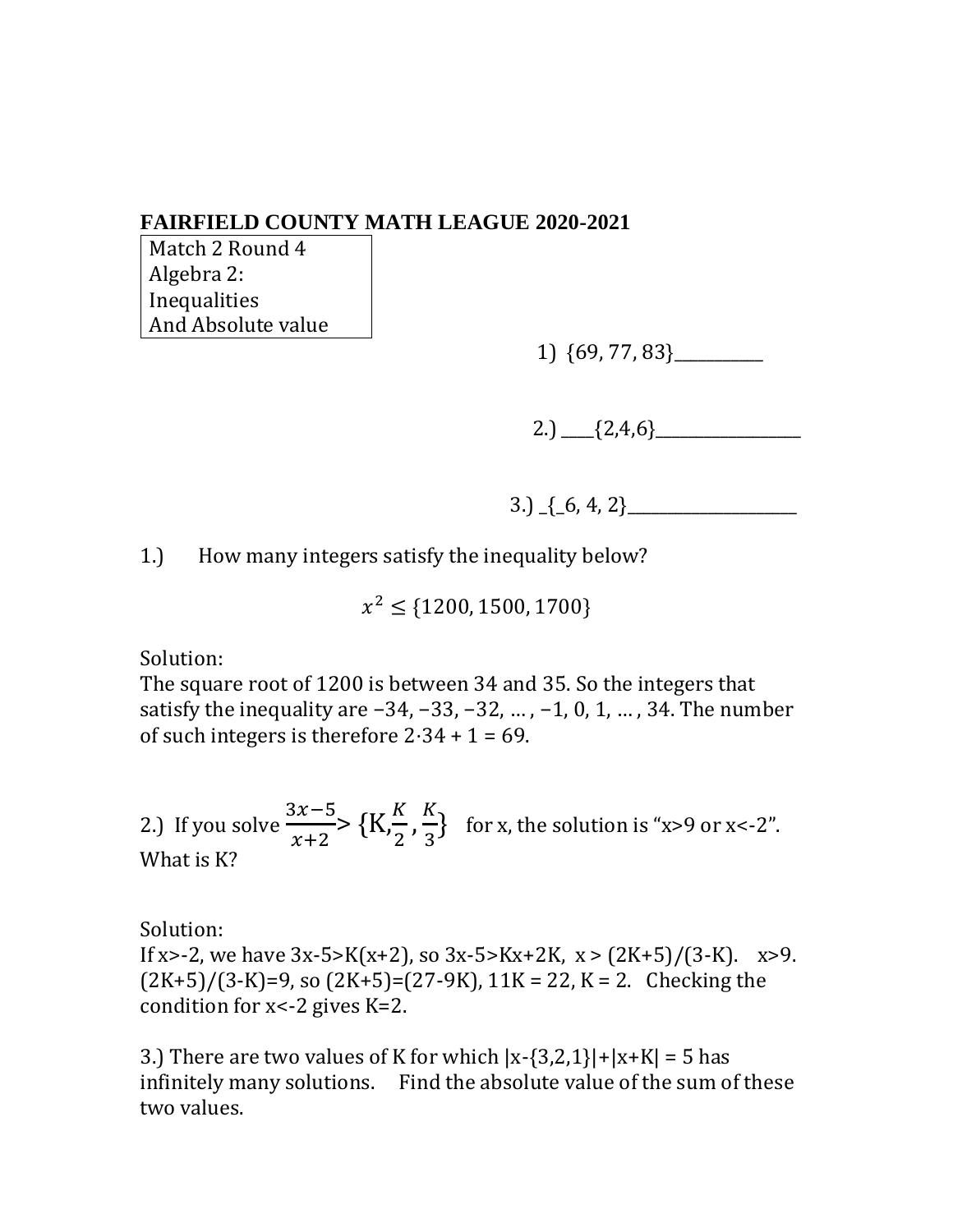# Solution:

In order to have infinitely many solutions, one branch of the graph of the absolute value expression |x-3| has to cancel with the opposite branch of the graph of  $|x+K|$ . Since they have to meet at  $y=5$ , -3 and K must be 5 units away from each other. K could be -8 and 2, and the sum is -6. The absolute value of the sum is 6.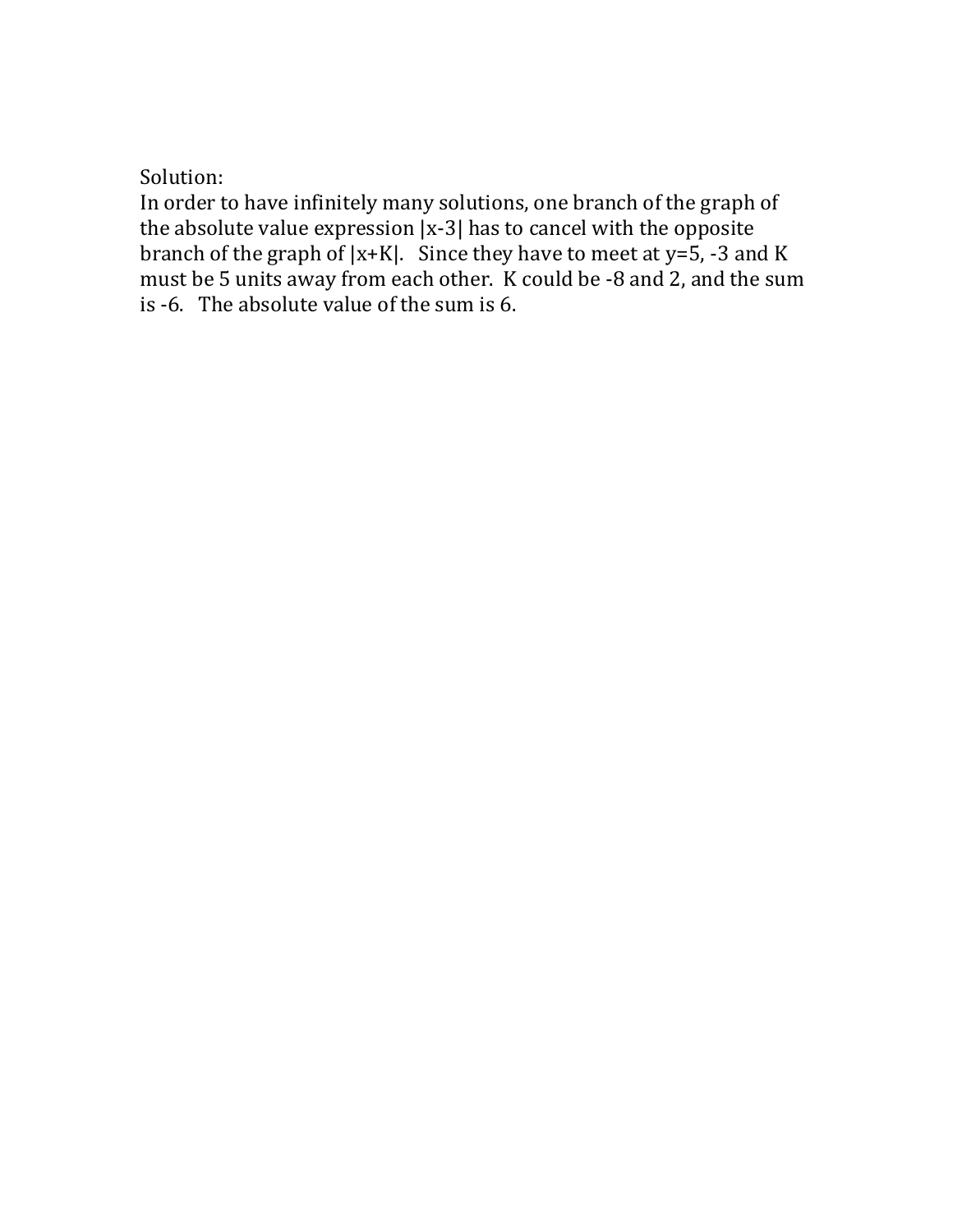Match 2 Round 5 Trigonometry: Laws of Sine and Cosine

Note: Drawings not 1.) {169, 9, 49} necessarily drawn to scale.

2.)  $\frac{[72, 84, 96]}{[72, 84, 96]}$ 

$$
3.)\qquad [164, 198, 236] \qquad \qquad
$$

1.) DXYZ has XY=8, YZ=8, XZ={13,12,14}. cos  $Y = -\frac{a}{b}$  $\frac{a}{b}$ , where *a* and *b* are relatively prime positive integers. Find  $a + b$ .

Solution:

By the law of cosines,  $13^2 = 8^2 + 8^2 - 2 \cdot 8 \cdot 8 \cos Y$ . So  $\cos Y = (8^2 + 8^2 - 13^2)/(2 \cdot 8 \cdot 8) = -41/128$ . So the answer to the question is  $41 + 128 = 169$ .

2.) In ∆JKL, angle KJL is 30 degrees, angle JKL is 105 degrees, and KL =  $\{12, 14, 16\}\sqrt{6}$ . JK =  $A\sqrt{B}$  in simplest radical form. Find AB.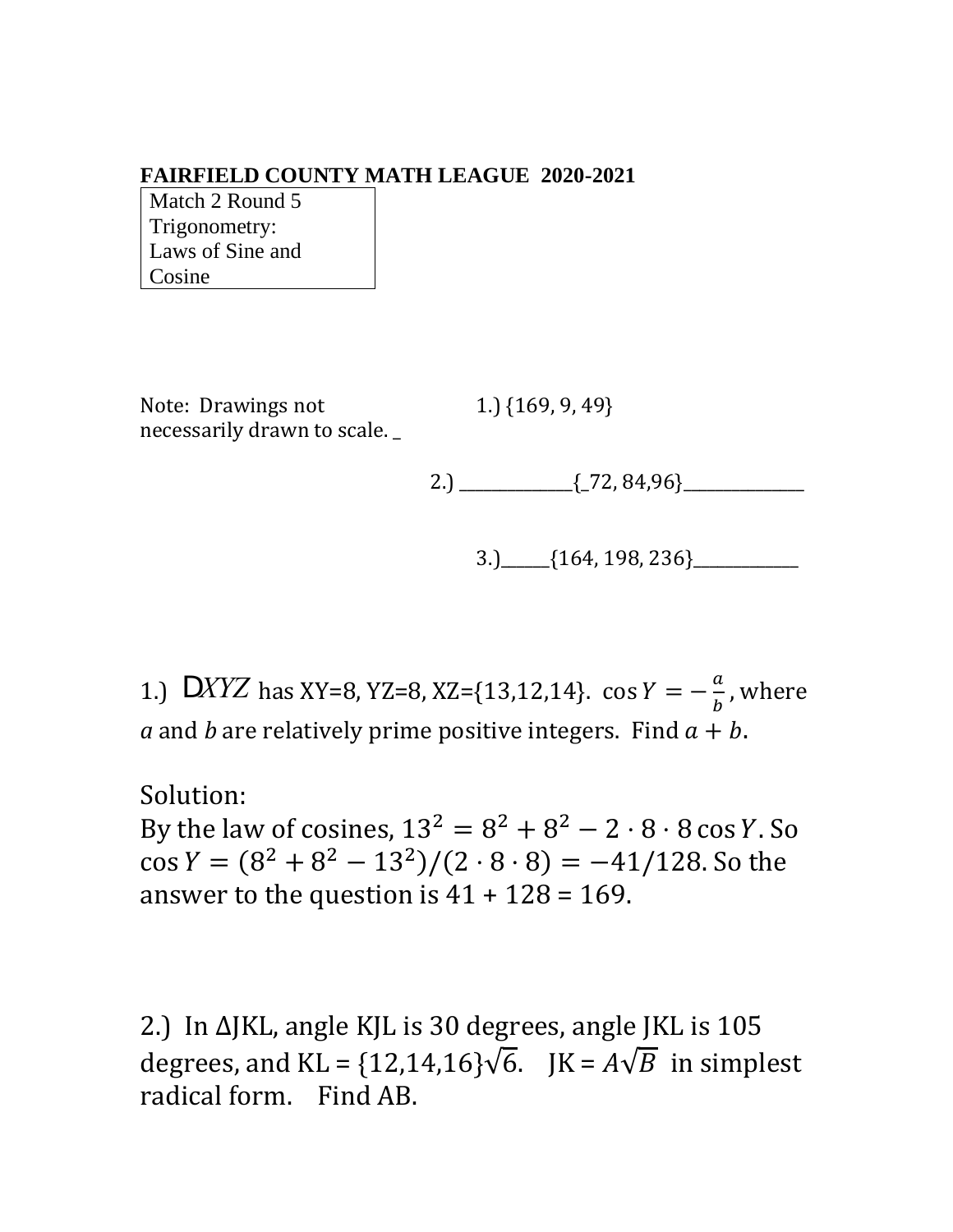Solution: Angle JLK is 180 - 30 - 105 = 45 degrees. (30) 12√6  $=\frac{\sin(45)}{11}$ JK , 1 2 12√6 = √2 2  $\frac{2}{JK}$ , JK=12 $\sqrt{12}=24\sqrt{3}$ . AB=24\*3=72.

3.) The median from P to segment QR of ∆PQR meets segment QR at S.  $PQ = 6$ ,  $RS=6$ ,  $PS=\{8,9,10\}$ . The length of segment PR is  $\sqrt{A}$ . Find A.

Solution:

S is the midpoint of QR, so QR=6. From ∆PQS, find the cosine of angle Q by  $8^2 = 6^2 + 6^2 - 2 * 6 * 6 * cos(Q)$ , cos(Q) = −8  $\frac{-8}{-72} = \frac{1}{9}$  $\frac{1}{9}$ . Then knowing cos(Q) of  $\Delta PQR$ ,  $(PR)^{2}=6^{2}+12^{2}-2*6*12(\frac{1}{2})$  $\frac{1}{9}$ = 36+144-16=164...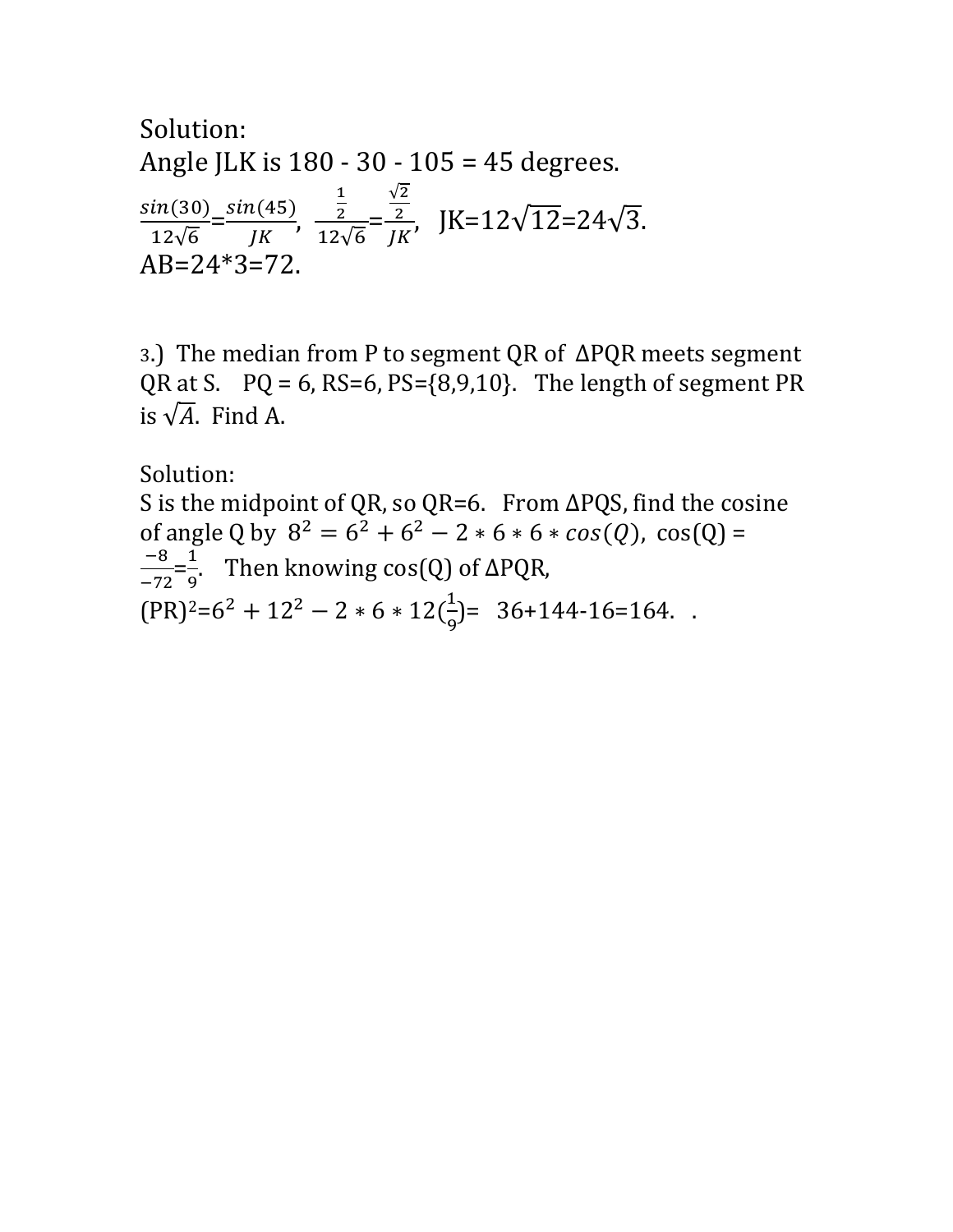Match 2 Round 6 Equations of Lines

'

1.) {13, 41, 89}

$$
2.)\ \_\_\{13,26,39\}\_\_\_\_\_\_\_\_\_\_\_\_\_
$$

$$
3.) \ \ \_ \ \ \{12,8,4\} \ \ \_
$$

1.) A line is given in parametric form as  $x = 2t + \frac{1}{3}$  $\frac{1}{3}$  $y = \{4, 10, 16\}t - \frac{7}{3}$  $\frac{1}{3}$ . If the equation of the line is expressed as y=mx+b, what is the value of  $m^2 + b^2$ ?

Solution:  $t = \frac{x - \frac{1}{3}}{2}$ 3  $\frac{-\frac{1}{3}}{2}$ , y=4 $\left(\frac{x-\frac{1}{3}}{2}\right)$ 3  $\frac{-3}{2}$ ) $\frac{7}{3}$  $\frac{7}{3}$ , y=2(x- $\frac{1}{3}$ )  $\frac{1}{3}$ ) $\frac{7}{3}$  $\frac{2}{3}$ =2x-3. So  $m^2 + b^2 = 2^2 + (-3)^2 = 13$ .

2.) A line of slope 0.5 intersects the parabola  $y=2x^2 +5x +3$ at  $(-2,1)$  and  $(A,B)$ . Find  $(8,16,24)(A+B)$ .

## Solution:

Equation of line is y-1=0.5(x+2), y=0.5x+2. Find the other point of intersection by setting  $2x^2+5x+3=0.5x+2$ .  $2x^2 + 4.5x + 1 = 0$ ,  $4x^2 + 9x + 2 = 0$ ,  $(4x + 1)(x + 2) = 0$ , so the x-coordinate of the other point of intersection is -0.25. The y-coordinate is  $0.5(-0.25)+2 = 1.875$ . The point of intersection is (-0.25, 1.875), and 8(-0.25+1.875) = 13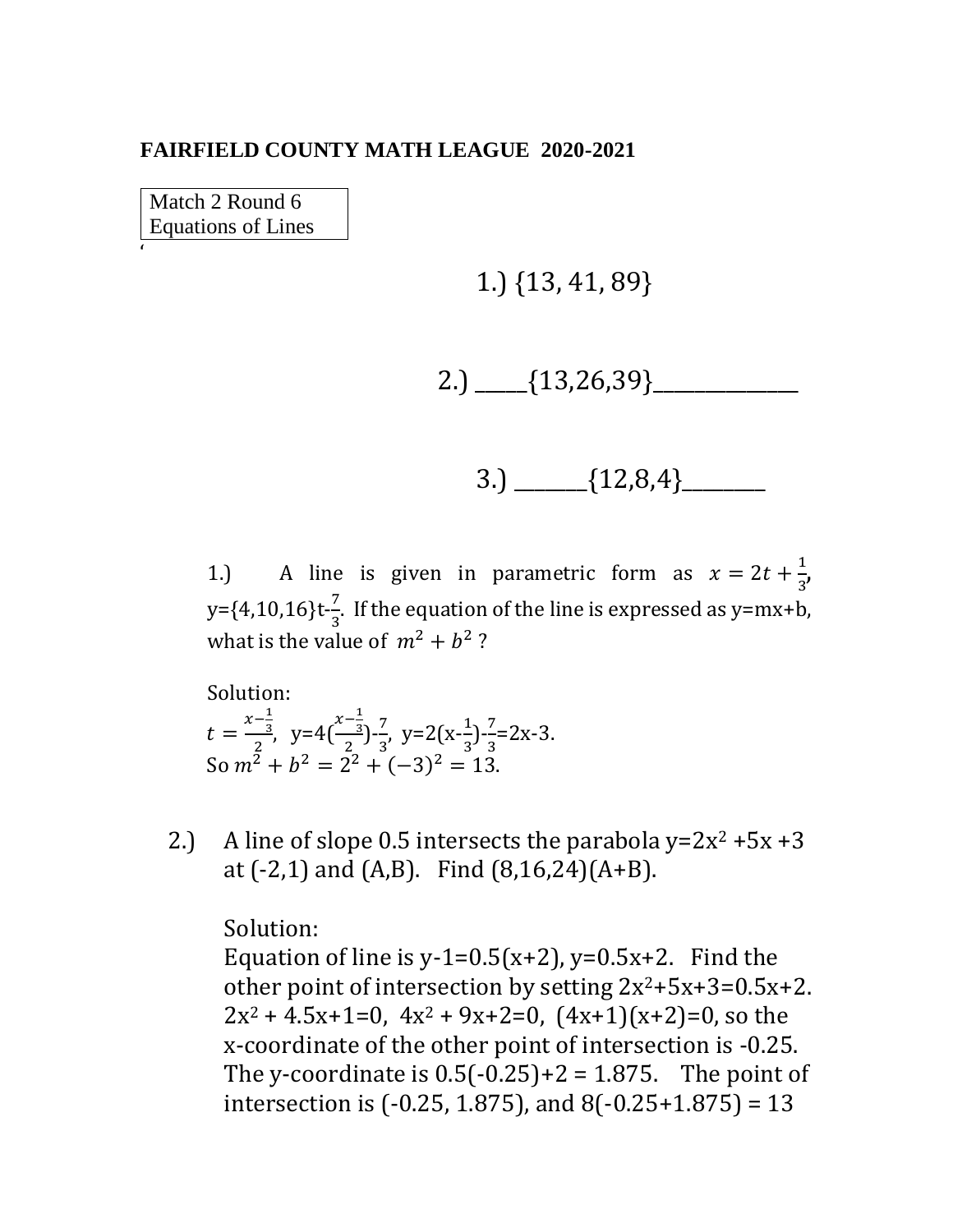3.)\_ A circle of radius 1 is centered at (0,0). The points of intersection of the circle with the perpendicular bisector of the segment whose endpoints are (2,3) and (4,-1) are (A,B) and (C,D). What is the absolute value of  $(30,20,10)(A+B+C+D)$ ?

Solution:

Midpoint of (2,3) and (4,-1) is (3,1) Slope of line connecting (2,3) and (4,-1) is -2, so desired slope is 0.5. Perpendicular bisector has equation  $y-1 = 0.5(x-3)$ , or  $y = 0.5x-0.5$ . The xcoordinates of the points where this line intersects the circle are found by  $x^2 + (0.5x - 0.5)^2 = 1$ ,  $x^2 + 0.25x^2 - 0.5x +$  $0.25 = 1, 1.25x^2 - 0.5x - 0.75 = 0,$  $5x^2 - 2x - 3 = 0$ ,  $(5x + 3)(x - 1) = 0$ ,  $x = -0.6$  or  $x =$ 1. Points are  $(-0.6,-0.8)$  and  $(1,0)$ .  $10(-0.6+-0.8+1+0) = -4$ . The absolute value is 4.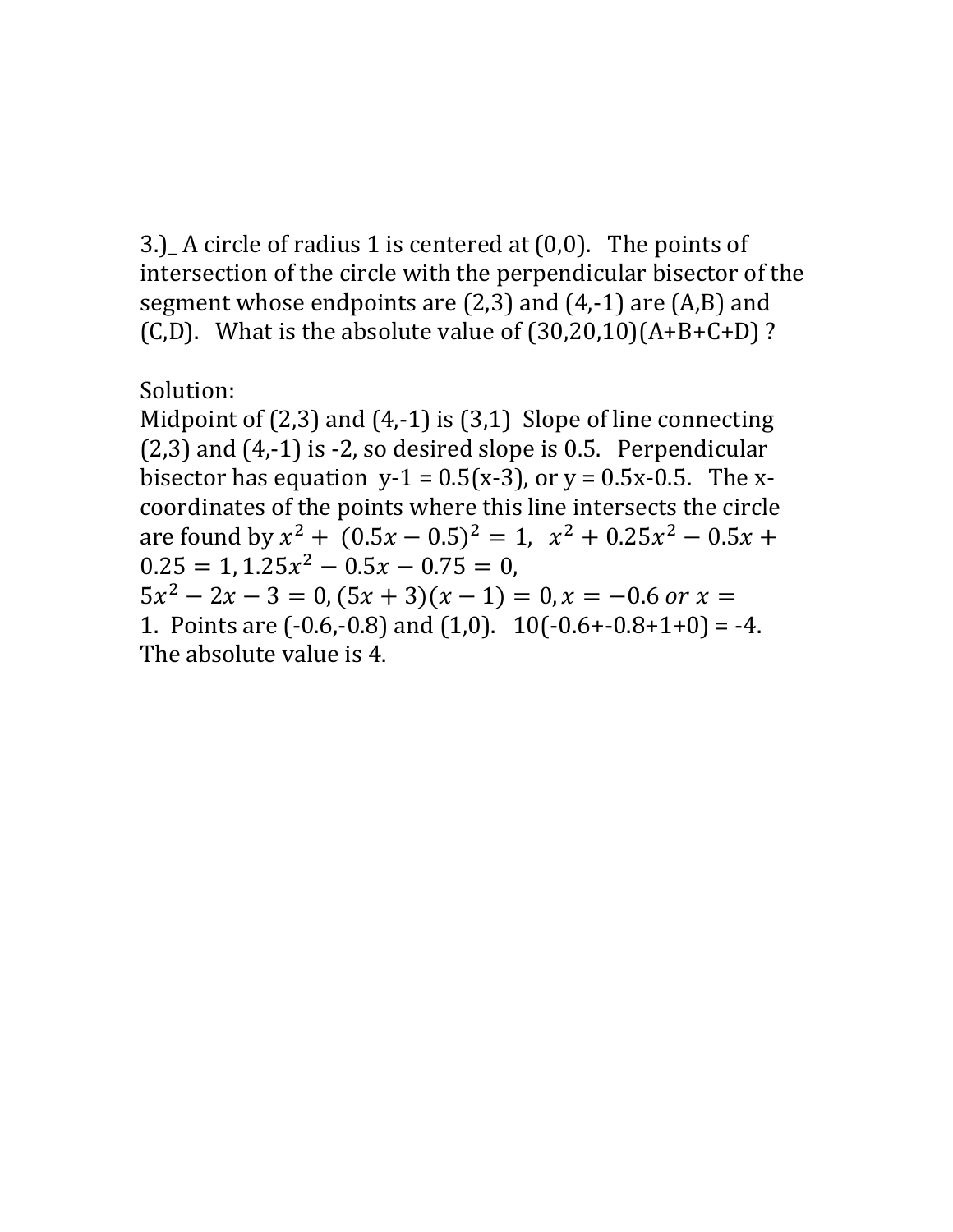#### Team Round **FAIRFIELD COUNTY MATH LEAGUE 2020-21 Match 2 Team Round**

Answers:

- 1. 110
- 2. 904
- 3. 234
- 4. 12
- 5. 23
- 6. 28

1.)\_ The diagram shows ∆XYZ, in which 2\*(XY)=XZ. The altitude from Y to segment XZ meets segment XZ at W and has length 12. The area of ∆XYZ is 180. The perimeter of ΔXYZ is  $M + 3\sqrt{N}$  , where *M* and *N* are positive integers and  $N$  is not divisible by the square of any prime. Find  $M + N$ .



Solution:

The area is  $0.5(YW)(XZ) = 0.5(12)XZ = 180$ , SO XZ=30. XZ=2(XY), SO  $XY=15$ . Since YW=12 and  $\triangle$ XYW is a right triangle, XW = 9, so angle YXW has cosine 0.6. Find YZ by  $YZ^2 = XY^2 + XZ^2 - 2(XY)(XZ) \cos(\text{angle})$ YXW). YZ<sup>2</sup> = 30<sup>2</sup> + 15<sup>2</sup> - 2\*30\*15\*0.6 = 585, so YZ =  $3\sqrt{65}$ . Perimeter is  $30 + 15 + 3\sqrt{65} = 45 + 3\sqrt{65}$ . M + N = 45+65 = 110.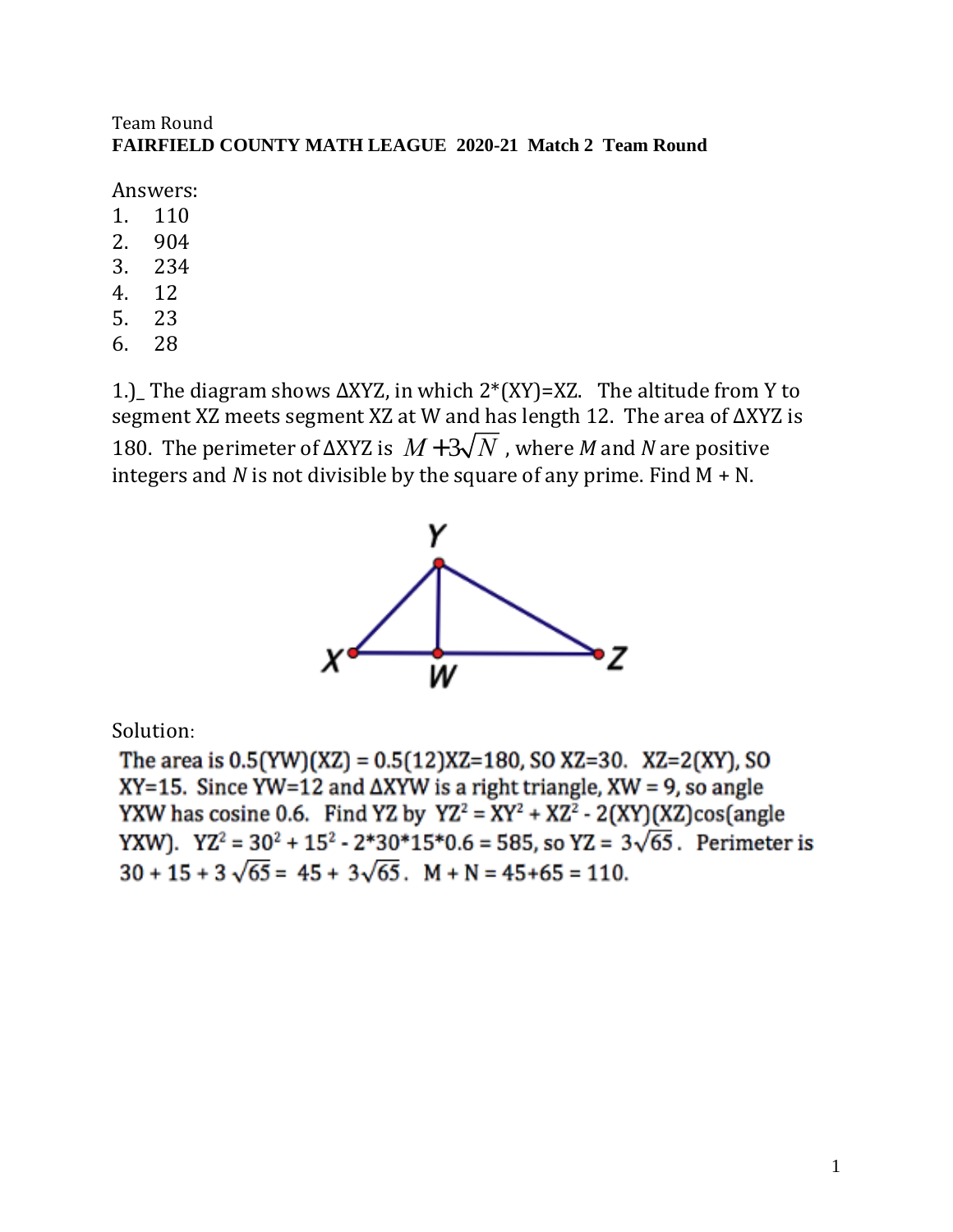2.) Find the sum of the squares of all integer values of *n* such that  $n^2 - 28n - 1$ 29 is a prime number. (Note: Prime numbers must be positive.)

# Solution:

Let  $P(n) = n^2 - 28n - 29$ , and note that  $P(n) = (n - 29)(n + 1)$ . Therefore, the only way  $P(n)$  can be prime is when either  $n - 29 = \pm 1$  or  $n + 1 = \pm 1$ , that is, when  $n = 30$ , 28, 0, or  $-2$ .  $P(30) = 31$ , which is a prime number.  $P(28) = -29$ , which is not a prime number.  $P(0) = -29$ , which is not a prime number.  $P(-2) = 31$ , which is a prime number. So, the answer to the question is 30<sup>2</sup> +  $(-2)^2$  = 904.

3.)  $3x^3 + Cx^2 + Dx - 225$  factored completely over the integers is  $3(x+A)(x+B)(x-B)$  for some values of A and B. Find the sum of all possible values of C.

Solution:

Factor a 3 out of -225 and A\*B\*B must be -75. The perfect square factors of 75 are 25 and 1, so A=3 and B=5 is one solution; A=75 and B=1 is another solution.  $3(x+3)(x-5)(x+5) = 3x^3 + 9x^2 - 75x$ 225.  $3(x+75)(x+1)(x-1) = 3x^3 + 225x^2 - 3x - 225$ .  $9 + 225 = 234$ .

4.) The solution to  $5x^3 - 15x^2 - 20x + 72 < K$  is "  $x < -2$  or  $2 < x < 3$ " Find K.

Solution: Multiply  $5(x+2)(x-2)(x-3) = 5x^3 - 15x^2 - 20x + 60$ . K must be 72-60 = 12

5.) In triangle ABC, the ratio  $\sin A : \sin B : \sin C$  is 5:6:7. The perimeter of the triangle is 27. The length of the longest side of the triangle is  $\frac{a}{b}$ , where *a* and *b* are relatively prime positive integers. Find  $a + b$ .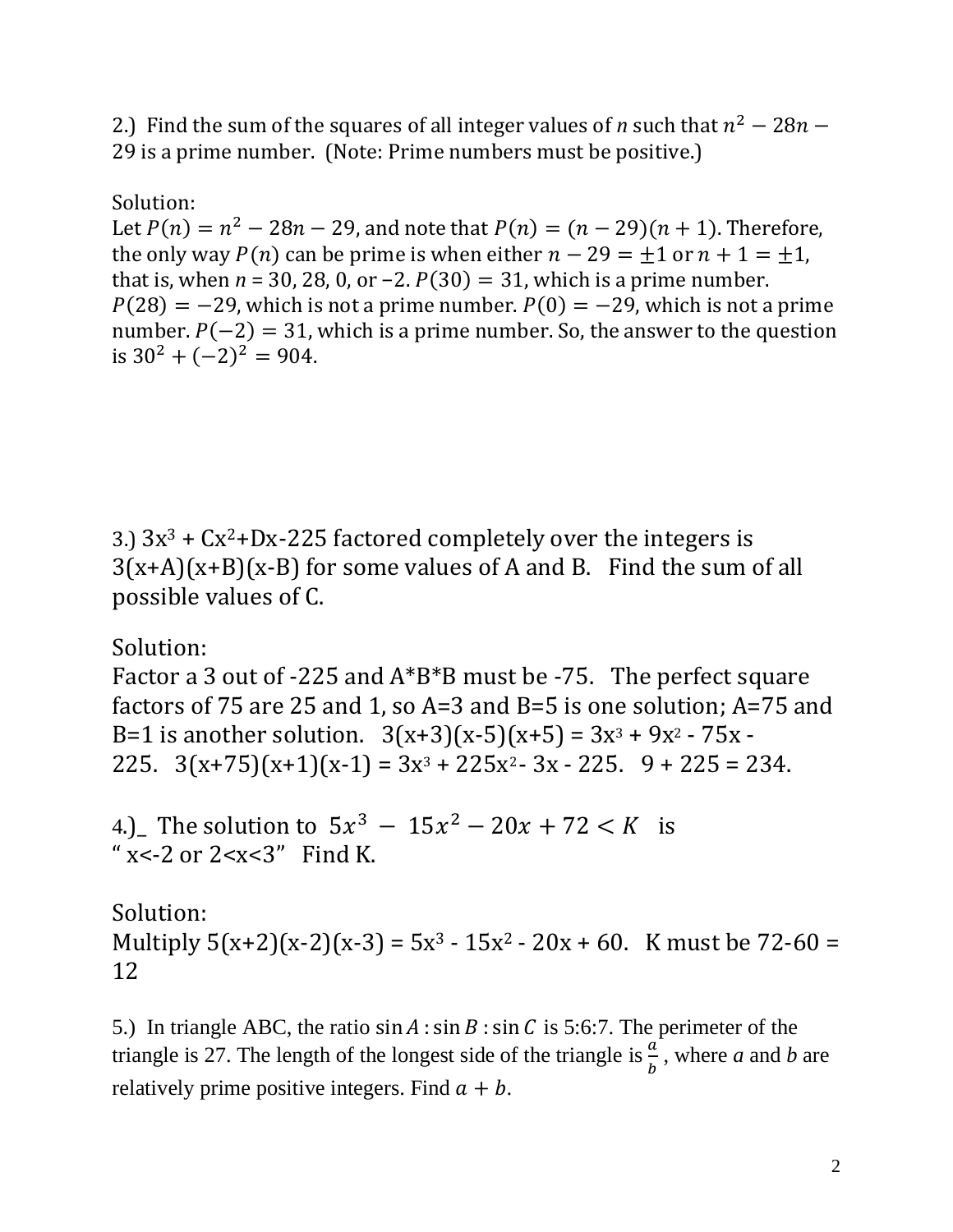Solution:

The Law of Sines tells us that the lengths of the sides of any triangle are in proportion to the sines of the opposite angles. So, there is a number *k* such that the lengths of the sides of this triangle are  $5k$ ,  $6k$ , and  $7k$ . Since the perimeter is 27, we have  $5k + 6k + 7k = 27$ . This gives us  $k = 3/2$ , from which we get that the longest side has length  $7 \cdot (3/2) = 21/2$ . So the answer to the question is  $21 + 2 =$ 23.

6.) For  $\triangle PQR$ , P is at the origin, Q is at the intersection of  $y = \frac{-\sqrt{3}}{2}$  $rac{\sqrt{3}}{3}x$ and  $y = \frac{5\sqrt{3}}{2}$  $\frac{\sqrt{3}}{3}x - 36$ , and R is at the intersection of  $y = \frac{\sqrt{3}}{3}$  $\frac{\pi}{3}$  x and y =  $5\sqrt{3}$  $\frac{\sqrt{3}}{3}x - 36$ . The sine of angle PRQ is  $\frac{\sqrt{a}}{b}$ , where *a* and *b* are positive integers and *a* is not divisible by the square of any prime. Find  $a + b$ .

# Solution:

Solve for Q by 
$$
\frac{\sqrt{3}}{3}x = \frac{5\sqrt{3}}{3}x - 36
$$
,  $-\frac{6\sqrt{3}}{3}x = -36$ ,  $-2\sqrt{3}x = -36$ ,  $x = \frac{36}{2\sqrt{3}} = 6\sqrt{3}$ ,  $y = \frac{-\sqrt{3}}{3}6\sqrt{3} = -6$ .  
\nSolve for R by  $\frac{\sqrt{3}}{3}x = \frac{5\sqrt{3}}{3}x - 36$ ,  $-\frac{4\sqrt{3}}{3}x = -36$ ,  
\n $x = \frac{27}{\sqrt{3}} = 9\sqrt{3}$ ,  $y = \frac{\sqrt{3}}{3}9\sqrt{3} = 9$ .  
\nUse Law of Sines: Angle QPR is 60 degrees because each of the two  
\nlines  $y = \frac{-\sqrt{3}}{3}x$  and  $y = \frac{\sqrt{3}}{3}x$  is at a 30 degree angle from the origin.  
\nFind PQ by  $\sqrt{(6\sqrt{3})^2 + 6^2} = 12$   
\nFind QR by QR= $\sqrt{(3\sqrt{3})^2 + (15)^2} = \sqrt{252} = 6\sqrt{7}$ .